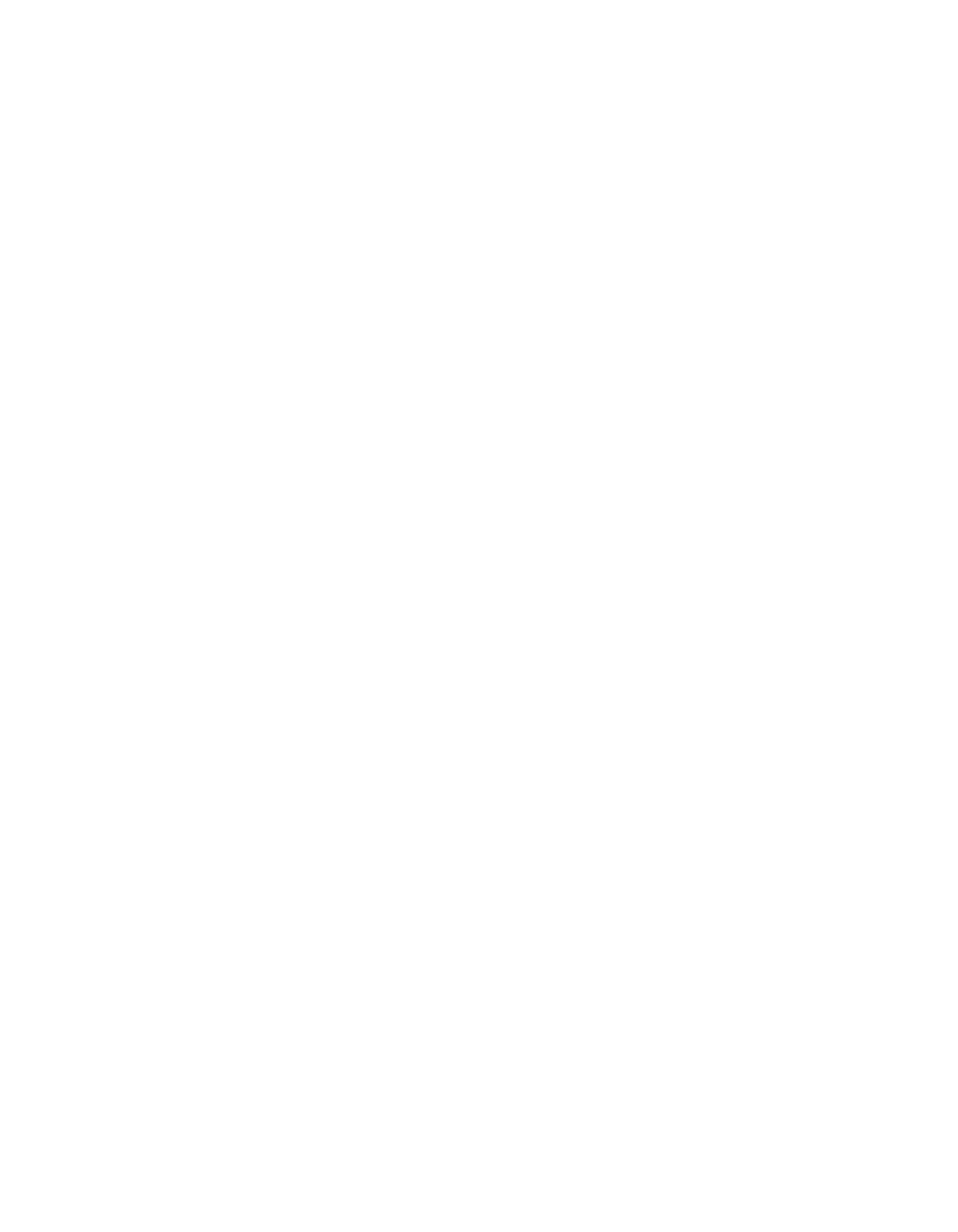# **Contents**

Need assistance? 4 Who must file the Form  $D-41$ ? 5 Are there other DC tax forms that fiduciaries may need to file? 5 What income must grantors and beneficiaries report on their DC tax returns? 5 What period should the Form D-41 cover? 5 When and where should you file the Form D-41? 5 How can you avoid penalties and interest? 6 Explanation of terms 6 Instructions for the D-41 **7** Assembling the D-41 return 8  $D-41$  form  $9$ FR-127F form  $13$  $D-41ES$  form  $17$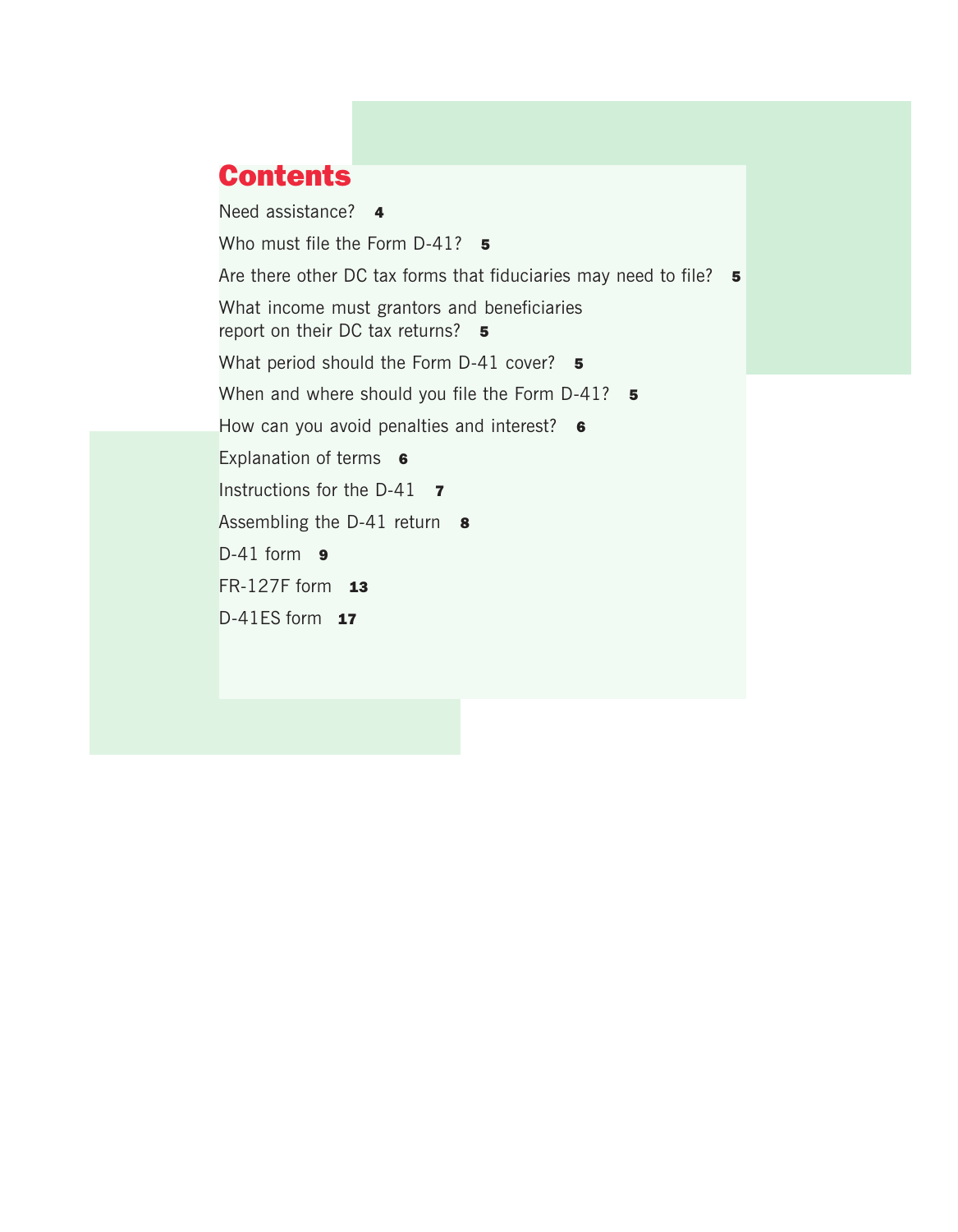## Need assistance?

#### File or pay online: www.cfo.dc.gov/otr

#### Get tax forms

Download forms at www.cfo.dc.gov/otr

Request forms by fax: 202-727-4TAX(4829) (option 3)

Request forms by mail: 202-442-6546

Pick up forms:

#### Office of Tax and Revenue **Reeves Center** Municipal Center

941 North Capitol St NE Lobby 2000 14th St NW Lobby 300 Indiana Av NW Lobby 8:15 am–4:30 pm 7 am–7 pm 6:30 am–8 pm

Recorder of Deeds Building **Millet Wilson Building MEX II MEX I**n MLK Jr Memorial Library 515 D St NW Lobby 1350 Pennsylvania Av NW 901 G St NW 8:30 am–4:30 pm 7 am–7 pm 7 am–7 pm Sunday, 1-5 pm

**3220 Pennsylvania Av SE** 441 4<sup>th</sup> St NW Lobby 8:15 am-4:30 pm 7 am-7 pm Tuesdays & Thursdays

Ask tax questions

Contact our Customer Service Call Center: 202-727-4TAX(4829)

Regular hours Extended hours Monday–Friday Monday-Friday

8:15 am–4:30 pm April 3 - 14 - 8:15 am–6 pm**;** April 18 - 8:15 am–8 pm

#### Ask tax questions; get free tax preparation help

Visit our Walk-In Center, 941 North Capitol St NE 1st floor

Regular hours Extended hours Saturdays 8:15 am–4:30 pm April 3 - 14 - 8:15 am–6 pm April 8 & 15 - 9 am–1 pm Monday–Friday Monday–Friday

Monday–Thursday 10 am–9 pm **Penn Branch Cone Judiciary Square** Friday, Saturday 10 am–5:30 pm

Visit our Penn Branch Satellite Center, 3220 Pennsylvania Av SE Regular hours 8:15 am–4:30 pm Tuesdays & Thursdays

## **Need help with this form?** Come to our Walk-In Center, at 941 North Capitol St NE.

Are you unable to hear or speak? Call the DC Relay Service, 202-855-1234.

[Chinese/中文] 您需要協助閱讀或了解英文嗎?請致電 202-727-4829 或請到 941 North Capitol St NE,要求免費語言熱線(Language Line)口譯員協助您。

[Korean/한국어] 영어를 읽거나 이해하기 위해 다른 사람의 도움이 필요하십니까? 202-727-4829 번으로 전화하시거나 941 North Capitol St NE 를 방문하십시오. 귀하를 도와드릴 무료 랭귀지 라인(Language Line) 통역사를 요청하십시오.

[Spanish/Español] ¿Necesita ayuda para leer o entender inglés? Llame al 202-727-4829 o venga a 941 North Capitol St NE. Pida que le asignen un intérprete de la Línea de los Idiomas (Language Line) para que le ayude, sin costo alguno.

có được thông dịch viên Đường Dây Ngôn Ngữ (Language Line) để giúp đỡ [Vietnamese/Tiếng Việt] Quý vị có cần giúp đỡ để đọc và hiểu Anh ngữ không? Xin goi 202-727-4829 hoăc đến 941 North Capitol St NE. Yêu cầu miễn phí cho quý vi.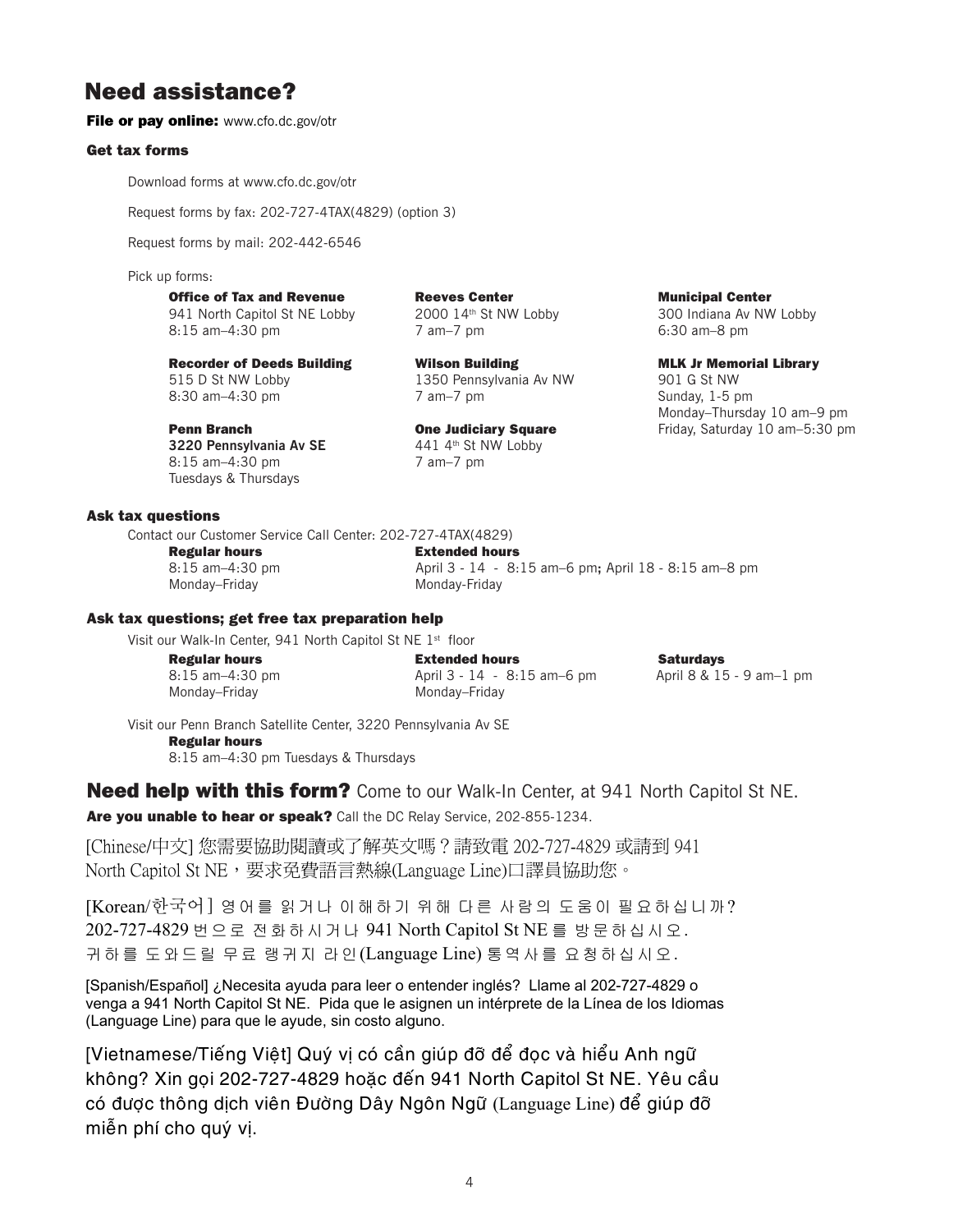## Who must file the Form D-41?

File a D-41 if you are the fiduciary of a DC estate or trust and:

- The gross income for the estate is \$1,370 or more for the taxable year; or
- The gross income for the trust is \$100 or more for the taxable year.

NOTE: Identification numbers (Federal Employer Identification Number (FEIN) or Social Security Number (SSN)) are used for tax administration purposes only.

## Are there other DC tax forms that fiduciaries may need to file?

#### D-40 or D-40EZ

A fiduciary who is responsible for the income of a DC resident, such as a minor or someone else unable to administer his/her own assets, must file an individual income tax return for that person in addition to the Form D-41.

#### D-40 for a deceased

A fiduciary must file a D-40 for the last taxable year of the deceased.

#### D-41ES Estimated Tax payments

You may wish to make estimated tax payments. Copies of the D-41ES are included in this booklet.

#### D-30 Unincorporated Business Franchise Tax Return

A D-30 return must be filed for a trust which has rental income in excess of \$12,000 from DC property.

#### FR-127F Extension of Time to File

Use this form if you cannot file a complete return by the due date. The extension of time to file is for six months. You must submit this form by the original due date.

An extension of time to file does not extend the due date for paying any tax you may owe. Before you file for an extension, estimate the tax you will owe and pay it in full with the FR-127F by the due date of the D-41 return. Copies of FR-127F are included in this booklet.

Send the FR-127F to: Office of Tax and Revenue 941 N Capitol St NE FL6 Washington, DC 20002-4265

#### D-76 (D-76EZ) Estate Tax Return

A fiduciary must file a DC estate tax return if the gross estate is \$1,000,000 or more even if the Federal Estate Tax Return, Form 706, is not required to be filed.

#### Federal Forms 1099 and 1096 for payees with DC addresses

Fiduciaries representing estates or trusts must file copies of forms 1099 and 1096 for payees with DC addresses, if such pay-

ments are not covered by DC withholding tax statements. This includes estates or trusts that:

- are engaged in business and making payments to another person for rent, salaries, wages, premiums, annuities, compensation, or other profits; **and**
- have earned income of \$600 or more in the taxable year.

## What income must grantors and beneficiaries report on their DC tax returns?

#### Grantors of a trust must report:

- Income distributed to the grantor;
- Income held or accumulated for future distribution;
- Income applied to the payment of premiums on insurance policies on the grantor; and
- Income received from a revocable trust when
	- the title to any part of the trust is vested in the grantor or – the power to revest in the grantor is vested.

#### Beneficiaries who are DC residents must report:

• Income paid or payable from a resident or nonresident trust.

## What period should the D-41 cover?

If you file a federal Form 1041, the income you report on the D-41 must be based on the same calendar or fiscal year as your Form 1041. A fiduciary may not change from reporting on a calendar-year basis to a fiscal-year basis or vice versa without written permission from the Office of Tax and Revenue. To request a reporting period change, write to:

> Office of Tax and Revenue Audit Division PO Box 556 Washington DC 20044-0556

## When and where should you file the D-41?

#### Due date

You must file your return for 2005 by April 18, 2006 if you are a calendar year filer. Fiscal year filers must file by the 15th day of the fourth month after the end of the fiscal year.

If you need more time to file your return, submit a request for an extension, Form FR-127F, by the due date of the return. Any tax due must be paid in full with the request; there is no extension of time to pay.

#### Mailing address

Send the completed **original** D-41 return to: Office of Tax and Revenue PO Box 441 Washington, DC 20044-0441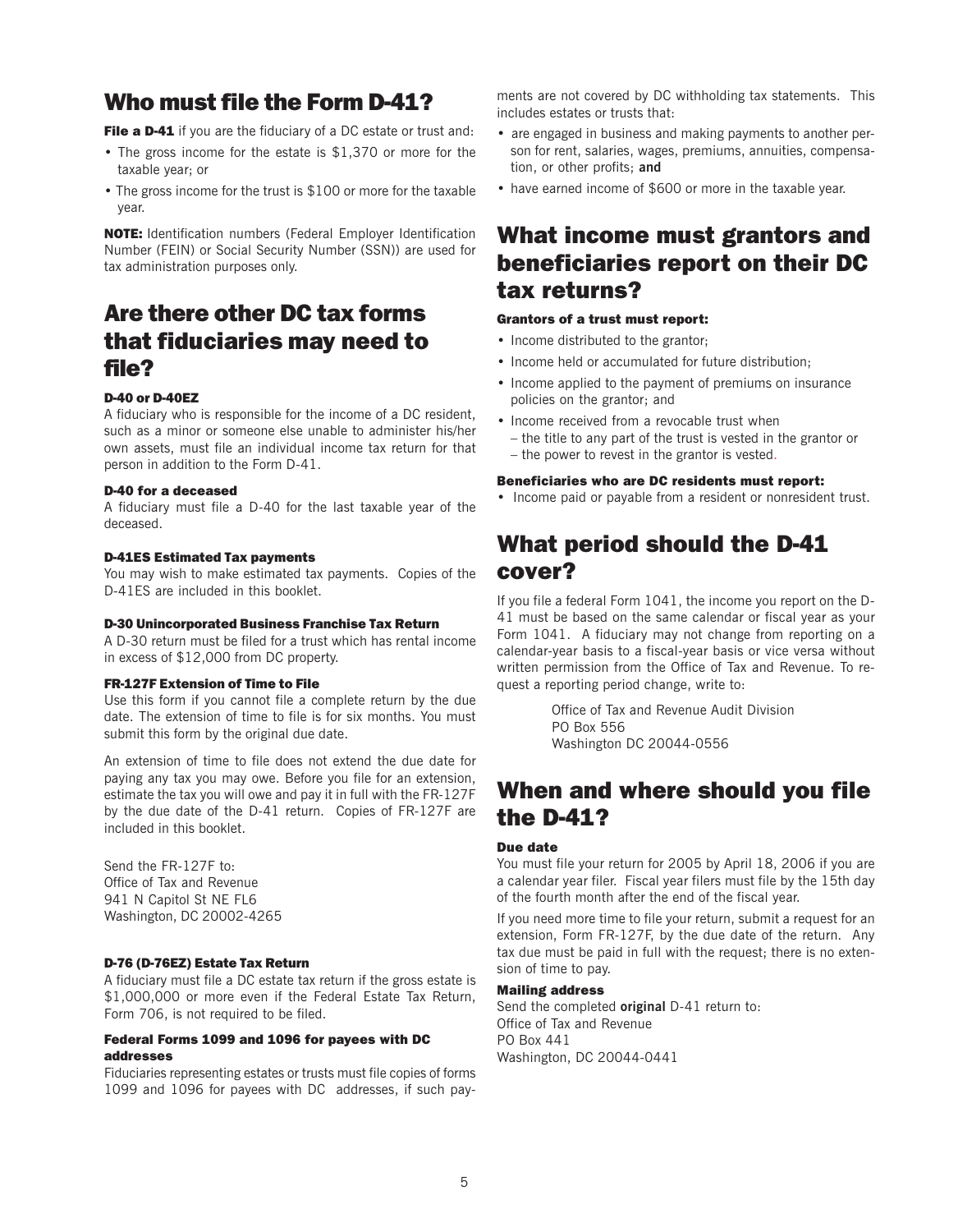## How can you avoid penalties and interest?

#### File your return on time

There is a 5% per-month penalty for failure to file a return or pay any tax due on time. The penalty is calculated on the unpaid tax for each month or part of the month that the return is not filed or the tax is not paid. The maximum penalty is an amount equal to 25% of the tax due.

You will be charged interest of 10% per year, compounded daily, on any amount (including penalty and accrued interest) not paid on time. Interest is calculated from the due date of the return to the date when the outstanding balance is paid.

#### Do not understate your taxes

There is a 20% penalty on any understated amount of taxes due if:

- The unpaid amount is more than 10% of the actual amount due; or
- The unpaid amount is \$2,000 or more.

Tax preparers must pay a penalty for understating taxes due to any of the following reasons:

- The refund or amount due is based on unrealistic information;
- The preparer should have been aware of a relevant law or regulation; or
- Relevant facts about the return are not adequately disclosed. Penalties range from \$250 to \$10,000.

#### Payment

Include a check or money order payable to the DC Treasurer with the completed return. Write the estate or trust SSN/FEIN, and "2005 D-41" on the payment. You may not pay by credit card.

#### Make sure your check will clear

You will be charged a \$65 fee if your check is returned to us.

# Explanation of terms

#### **Beneficiary**

Any person who is to receive profits or distributions from an estate or trust.

#### Estate

All the property and assets of one who has died. An estate comes into existence at the time of an individual's death and continues until the final distribution of its assets to the beneficiaries.

#### Fiduciary

A person or business with the power to act for another and the responsibility for managing the assets and income of an estate or trust. A fiduciary may be a trustee, an administrator of an estate, a business adviser, attorney, guardian, real estate agent, banker, stockbroker, or title company.

#### **Grantor**

The person who creates a trust and transfers the title of the property and assets to another. That person may also be called "trustor," "settlor," or "donor."

#### Resident estate

If the deceased was a DC resident at the time of death, then his or her estate is a DC resident estate.

#### Trust

An entity created to hold assets for the benefit of certain people or entities.

#### Simple trust

One which requires that all income be distributed each year rather than being accumulated.

#### Complex trust

One that does not qualify as a simple trust.

#### Testamentary (created by will)

One created by a will and comes into existence at the time of the creator's death.

#### Inter vivos (living)

One which comes into existence during the lifetime of the person who created it. Often the trust is for a minor or someone else who is unable to administer his or her own assets.

#### Resident trust

A trust is a resident trust if:

- The person who created the testamentary trust was a DC resident at the time of death; or
- The creator of an *inter vivos* trust was a DC resident at the time the trust was created; or
- If the trust consists of property of a DC resident; or
- The trust results from the dissolution of a corporation organized under DC laws.

The residence of the fiduciary does not determine whether the the trust is resident or nonresident.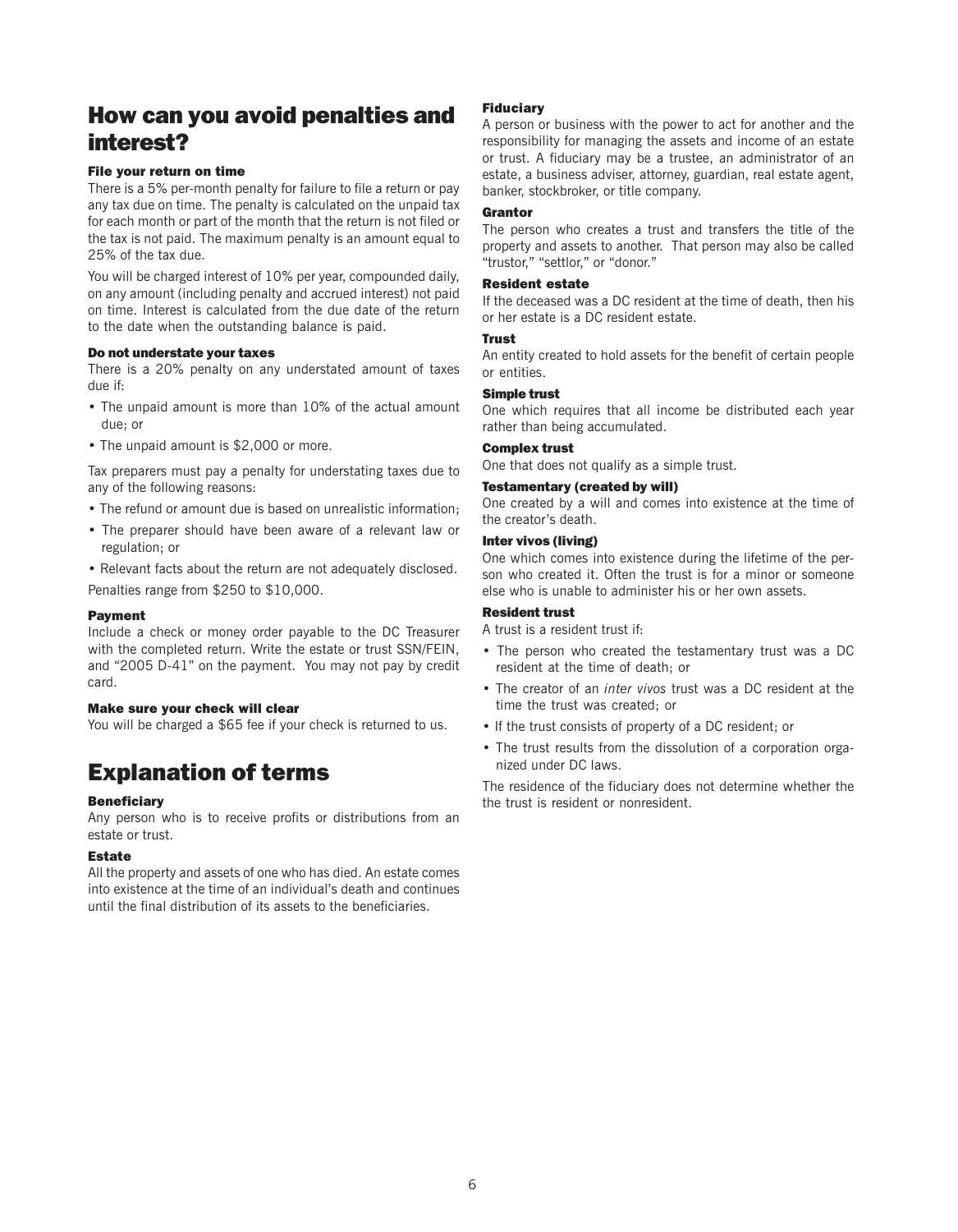# Instructions for the D-41

### Getting started

- **You'll need** a copy of your completed 2005 federal Form 1041 and a calculator to complete this form.
- **You may copy many** amounts directly from the Form 1041. Please be careful since the line numbers differ from Form D-41 line numbers.
- **Not all items will apply to you.** Fill in only those that apply. If an amount is zero, leave the line blank.
- **Round cents** to the nearest dollar.
	- **Example:** \$10,500.50 rounds up to \$10,501 \$10,500.49 rounds down to \$10,500
- **If the trust/estate does not have an identification number, please provide the social security number of the owner/decedent.**
- If you do not need to file again for this entity fill in the "final return" oval.

### Fiduciary information

#### Amended return

If you are filing an amended return, fill in the amended return oval and complete the D-41 with the correct information. Attach an explanation of any adjustments. If the Internal Revenue Service adjusted your federal 1041 after you filed a D-41, you must file an amended D-41 within 90 days of receiving notice of the federal adjustment. Include a copy of the federal adjustment.

#### Entity type

Fill in the oval that describes the entity for which you are filing.

#### Trust type

Fill in the oval that describes the trust type.

#### Income

#### Line 1 **Federal total income**

Enter the amount from your federal Form 1041, Line 9.

#### Line 2 **Additions to federal total income**

This is income, if any, that is not taxed by the federal government and deductions taken and not allowed by DC. You must add these items back to your federal total income to figure your DC tax. **Complete Calculation A** below.

NOTE: **Unlike the Federal Government, DC does not allow the additional 30% or 50% bonus depreciation nor the additional IRC section 179 expenses. Therefore, any such amounts claimed on a federal tax return cannot be claimed on the DC return. Also, the Net Operating Loss Carryback allowed for federal tax purposes is not allowed for DC tax purposes.**

#### Line 4 **Subtractions from federal total income**

This is income, if any, that DC does not tax. Subtract it from your federal total income. **Complete Calculation B** below.

| <b>Calculation A</b> Additions to your federal total income                                                                                                                                                                                 |
|---------------------------------------------------------------------------------------------------------------------------------------------------------------------------------------------------------------------------------------------|
| a Franchise tax deduction used to calculate business income or loss<br>That amount included on federal Form 1040 Schedule C, Line 23 or Form 1040 Schedule C-EZ Line 2.                                                                     |
| <b>b</b> Franchise tax deduction used to calculate income from rental real estate, royalties,<br>partnerships, trusts etc. That amount included on federal Form 1065, Line 14 or on federal<br>Form 1041, Line 11.                          |
| c Deductions for an S corporation from Schedule K-1 of federal Form 1120S<br>Includes amount entered on Lines 8-11 and 14a of Schedule K-1. NOTE: IRC Sec. 179 expenses are<br>deductible up to \$25,000. A QHTC may deduct up to \$40,000. |
| d Income distributions eligible for income averaging on your federal tax return from<br>federal Form 4972, Lines 6 and 8 Add Lines 6 and 8, enter here.                                                                                     |
| e Any 30% or 50% bonus depreciation claimed on the federal return.                                                                                                                                                                          |
| f Total additions Add Lines a-e, enter here and on D-41, Line 2.                                                                                                                                                                            |
| <b>Calculation B</b> Subtractions from your federal total income                                                                                                                                                                            |
| a Taxable interest from U.S. Treasury bonds and other U.S. obligations<br>That amount included in your federal Form 1040 or 1040A, Line 8a or 1040EZ, Line 2.<br>Also see your federal Form 1099INT, Line 3.                                |
| <b>b</b> Taxable amount of social security and tier 1 railroad retirement income<br>From federal Form 1040, Line 20b or 1040A, Line 14b.                                                                                                    |
| c Income reported and taxed on a DC franchise return<br>If the income reported on your federal Form 1040 included any income reported and taxed on a<br>Form D-20 or D-30 (DC Franchise Tax Return), enter it here.                         |
| <b>d</b> Total subtractions Add Lines a–c and enter here and on D-41, Line 4.                                                                                                                                                               |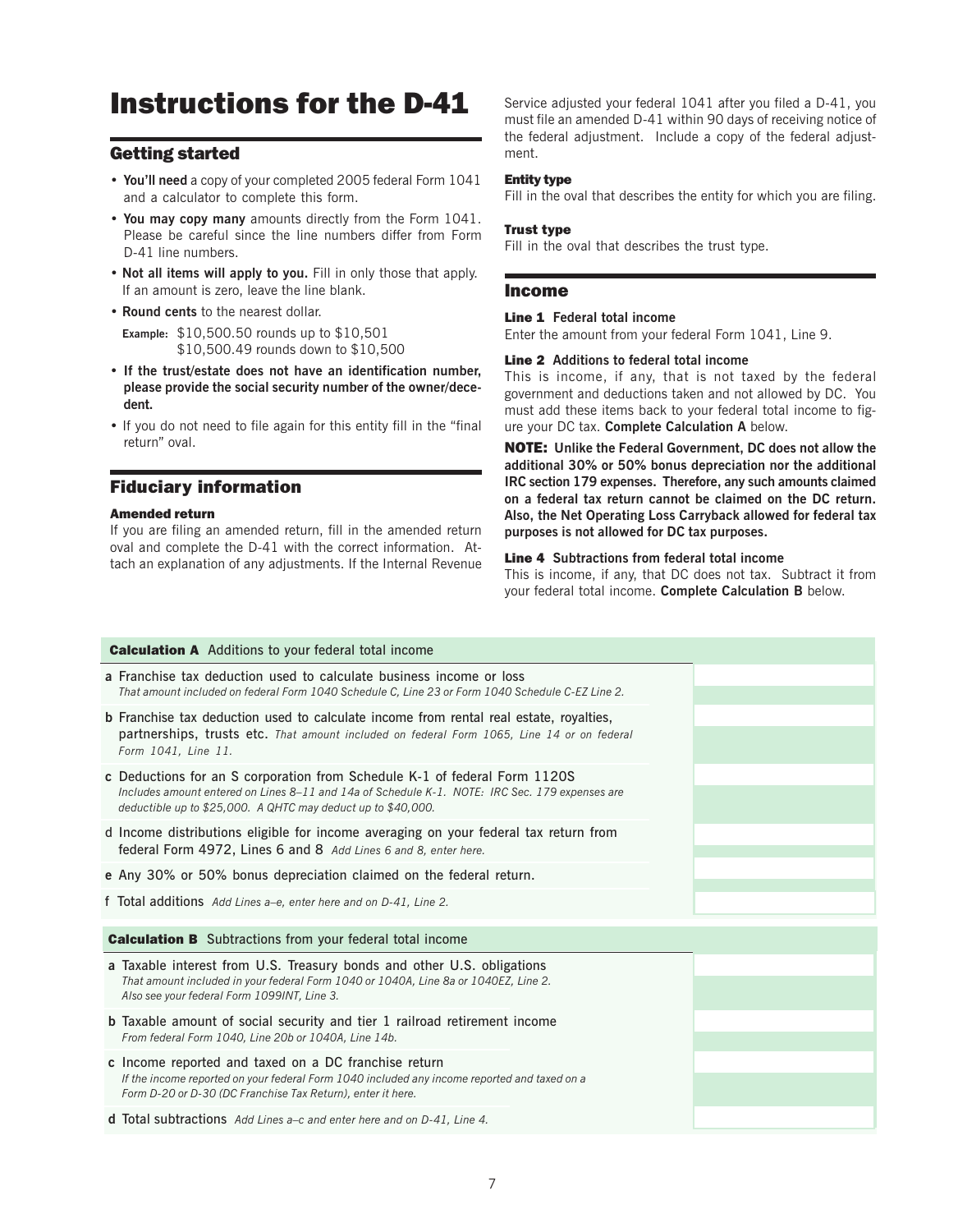#### Deductions and exemptions

#### Line 9 **Other deductions**

Add amounts on Lines 12, 13, 14, 15a, 15b and 19 of your federal Form 1041. These include deductions for fiduciary fees; charitable contributions; attorney, accountant, and tax preparer fees; estate tax deductions and other miscellaneous deductions.

#### Line 10 **Exemptions**

Enter \$1,370 for estates and \$100 for trusts.

If you are filing an estate return and it covers less than a year, *you must prorate the exemption amount*. Multiply the number of months the estate was active by \$114.17. Round to the nearest dollar.

#### **To calculate the number of months the estate was active:**

Divide the number of days the estate was active by 30. Any remainder over 15 days counts as a full month.

Example: 196 days divided by  $30 = 7$  months (6 months plus a remainder of 16 days).

Line 14 **Credit for taxes paid to other states**

**Add all tax amounts paid to other states that are deductible. To be deductible, taxes paid to other states must be fiduciary income tax paid to another state while a DC resident. In addition, the tax paid must be on income that is of a kind that is taxable by DC.**

## Additional trust or estate information

From page 2 of the form

Complete only one section. Provide additional information about the trust **or** estate you represent.

## **Signature**

The fiduciary or the person authorized to represent the organization controlling the income of the estate or trust must sign the return. If the return was prepared by a paid preparer, he or she also must sign the return and provide their identification number.

#### Attachment of the will or trust agreement and explanatory statement

Attach a copy of the will or trust agreement to this return. Also attach a statement listing the amounts of income of the estate or trust taxable to:

- The estate or trust;
- Its beneficiaries; and
- The grantor of the trust.

If you filed these documents before, do not file them again unless they have been amended. Enter the date you originally filed the documents. If the documents are amended after being filed, a copy of the amendment must be filed with the return for the taxable year in which the amendment is made. A statement must also be filed explaining the effect of the change.

## Assembling the D-41 return

- If you are attaching a check or money order staple it to the front of your D-41.
- Staple supporting documents to the upper left corner behind the D-41.

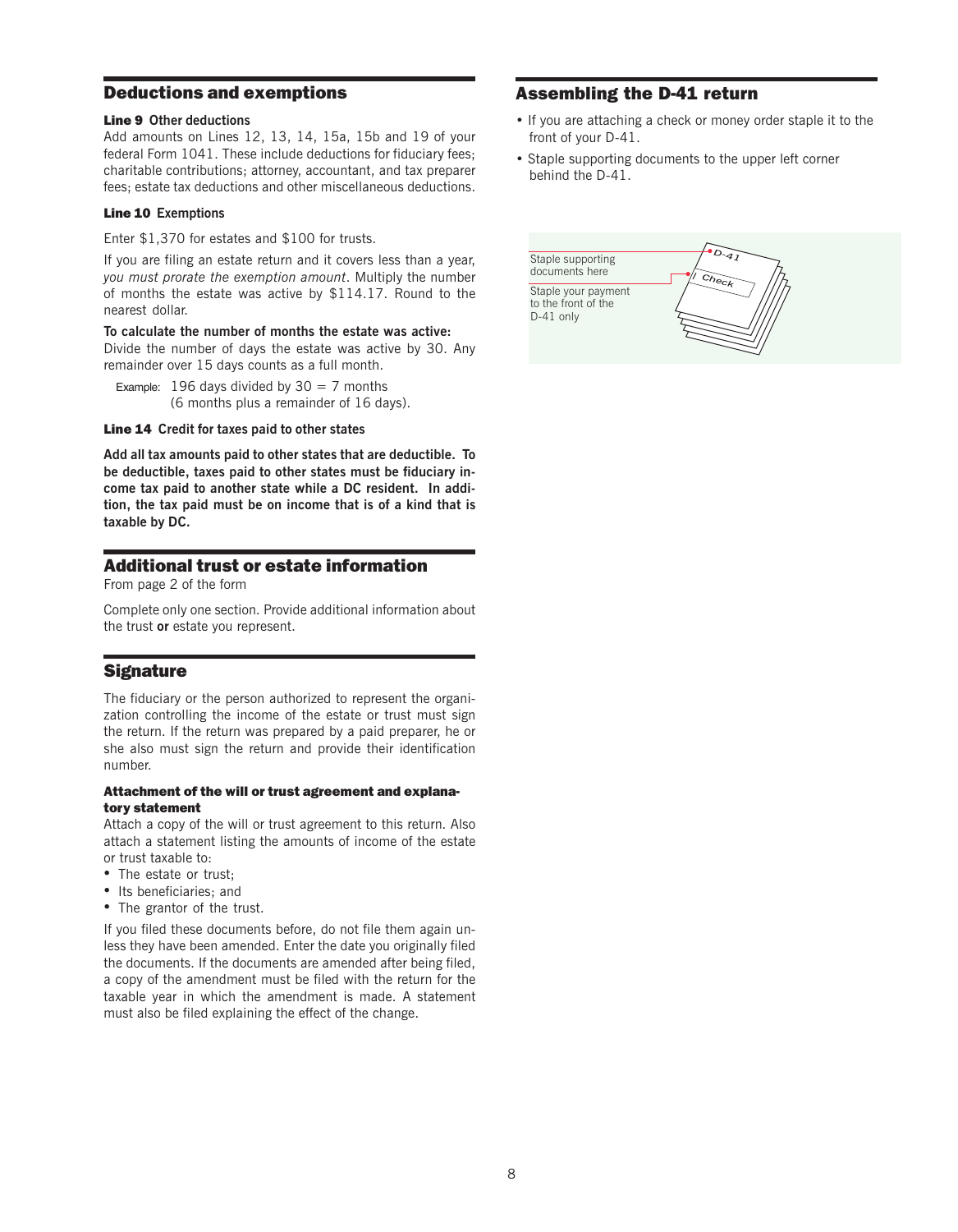| <b>**</b> Government of the <b>2005</b> D-41 Fiduciary<br>District of Columbia<br>Income Tax Return |                         |
|-----------------------------------------------------------------------------------------------------|-------------------------|
| frint in CAPITAL letters using black ink.                                                           | 0 5 0 4 1 0 1 1 0 0 0 0 |



 $\overline{\phantom{a}}$ 

Print in CAI Leave lines blank that do not apply to you.

| Fiduciary information<br>if Amended return See page 7.<br>Fill in:<br>Tax year beginning (MM/YY)<br>Tax year ending (MM/YY)                       | Fill in:<br>if this is your final return.<br>Type of entity Fill in type:<br>Simple trust<br>Complex trust<br>Estate<br>Testamentary (created by a will)<br>Inter vivos (living)<br>Type of trust Fill in type: |
|---------------------------------------------------------------------------------------------------------------------------------------------------|-----------------------------------------------------------------------------------------------------------------------------------------------------------------------------------------------------------------|
| Estate or trust's federal employer ID number<br>Estate or trust's social security number                                                          | Daytime phone number                                                                                                                                                                                            |
|                                                                                                                                                   |                                                                                                                                                                                                                 |
| Estate or trust name                                                                                                                              |                                                                                                                                                                                                                 |
|                                                                                                                                                   |                                                                                                                                                                                                                 |
| Fiduciary's name and title                                                                                                                        |                                                                                                                                                                                                                 |
|                                                                                                                                                   |                                                                                                                                                                                                                 |
| Fiduciary's address (number and street)<br>Fill in                                                                                                | #<br>if this is your first return or if your address changed from your last return.                                                                                                                             |
|                                                                                                                                                   |                                                                                                                                                                                                                 |
|                                                                                                                                                   |                                                                                                                                                                                                                 |
| City                                                                                                                                              | Zip Code<br><b>State</b>                                                                                                                                                                                        |
|                                                                                                                                                   |                                                                                                                                                                                                                 |
| Additional trust information Complete if entity is a trust<br>(MM/DD/YYYY)                                                                        | Additional estate information Complete if entity is an estate<br>(MM/DD/YYYY)                                                                                                                                   |
| Date created                                                                                                                                      | Date of deceased's death                                                                                                                                                                                        |
| (MM/DD)<br>If trust ended in 2005, enter date                                                                                                     | (MM/DD)<br>If estate ended in 2005,<br>enter date                                                                                                                                                               |
| Name of grantor                                                                                                                                   |                                                                                                                                                                                                                 |
| Address of grantor (number and street)                                                                                                            | No<br>Has a DC D-76 or D-76EZ estate tax return been filed?<br>Yes                                                                                                                                              |
|                                                                                                                                                   | If no, will one be filed?<br>Yes<br>No.                                                                                                                                                                         |
|                                                                                                                                                   |                                                                                                                                                                                                                 |
| Zip Code<br>City<br>State                                                                                                                         | Complete the federal Form 1041 before continuing                                                                                                                                                                |
| <b>Income</b> Round cents to the nearest dollar. If the amount is zero, leave the line blank.                                                     |                                                                                                                                                                                                                 |
| Total income From federal Form 1041, Line 9.<br>1                                                                                                 | 00<br>1<br>Fill in if loss                                                                                                                                                                                      |
| Additions to federal total income From Calculation A, page 7 of instructions.<br>2                                                                | 00<br>2                                                                                                                                                                                                         |
| 3.<br>Add Lines 1 and 2.                                                                                                                          | 00<br>3<br>Fill in if loss                                                                                                                                                                                      |
| Subtractions from federal total income From Calculation B, page 7 of instructions.<br>4                                                           | 00<br>4                                                                                                                                                                                                         |
| Total DC fiduciary income Subtract Line 4 from Line 3. If zero or less,<br>5                                                                      | 00<br>5<br>Fill in if loss                                                                                                                                                                                      |
| stop here; do not fill in rest of form.                                                                                                           |                                                                                                                                                                                                                 |
| Deductions and exemptions                                                                                                                         |                                                                                                                                                                                                                 |
| Interest From Form 1041, Line 10.<br>6                                                                                                            | 00<br>6                                                                                                                                                                                                         |
| 7<br><b>Taxes</b> Subtract the state, local and DC franchise tax entered on Form 1041, Line 11.                                                   | 00<br>7                                                                                                                                                                                                         |
| Deduction for distributions to beneficiaries From Form 1041, Line 18.<br>8                                                                        | 00<br>8                                                                                                                                                                                                         |
| 9<br>Other deductions Add Lines 12, 13, 14, 15a, 15b and 19 of your Form 1041.                                                                    | 00<br>$9$                                                                                                                                                                                                       |
| 10 Exemption Enter \$1,370 for estates and \$100 for trusts. If the estate ended during 2005,<br>prorate the exemption. See instructions, page 8. | 00<br>10                                                                                                                                                                                                        |
| 11 Total deductions and exemptions Add Lines 6-10.                                                                                                | 00<br>11                                                                                                                                                                                                        |
| 12 Taxable fiduciary income Subtract Line 11 from Line 5.                                                                                         | 00<br>12<br>Fill in if loss                                                                                                                                                                                     |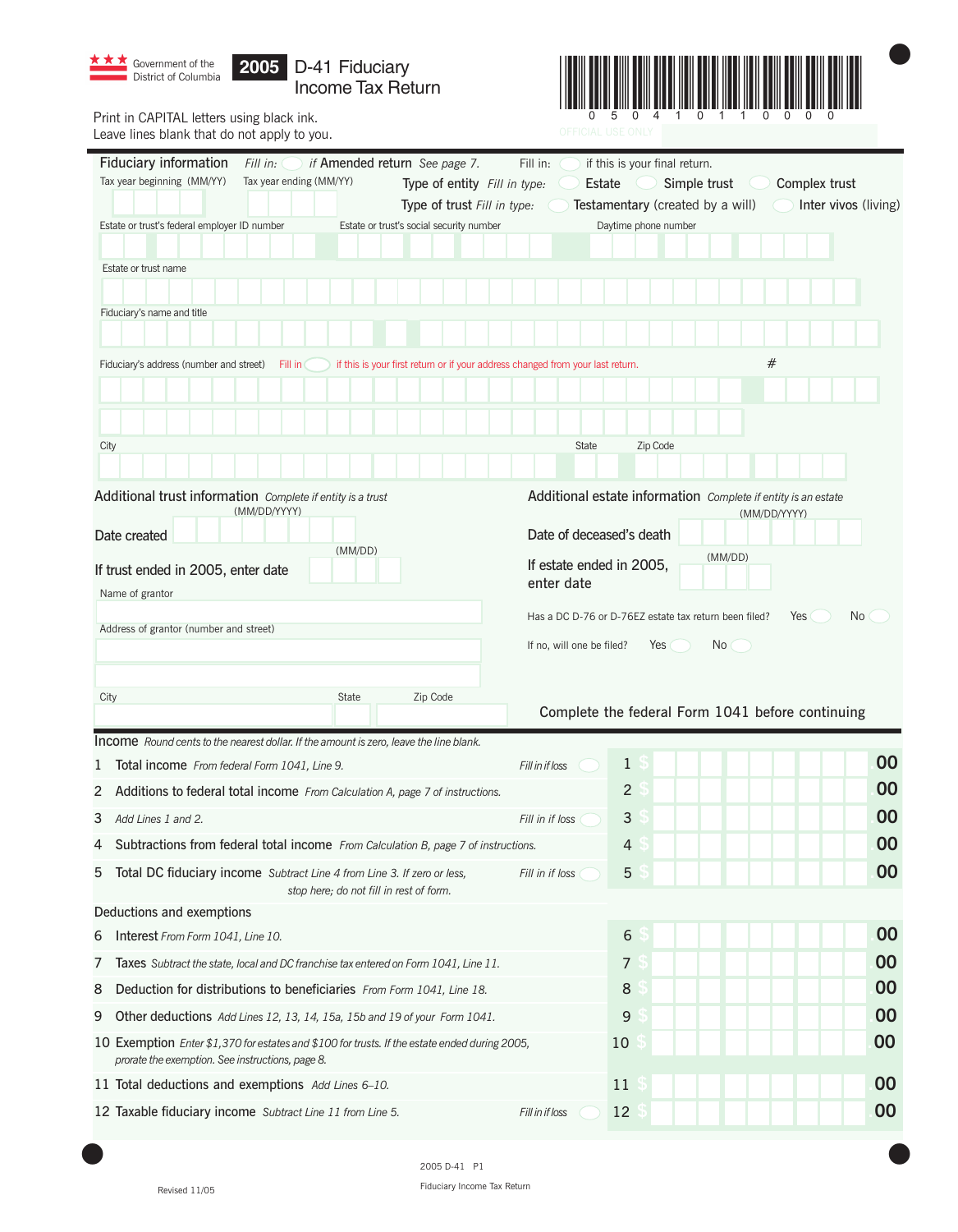| D-41 PAGE 2<br>Name                                                        |                                                    |                                                                                                                                                                                                            |                                          |    |                                                                                                                                             |               |  |  |  |  |
|----------------------------------------------------------------------------|----------------------------------------------------|------------------------------------------------------------------------------------------------------------------------------------------------------------------------------------------------------------|------------------------------------------|----|---------------------------------------------------------------------------------------------------------------------------------------------|---------------|--|--|--|--|
|                                                                            |                                                    |                                                                                                                                                                                                            |                                          |    |                                                                                                                                             |               |  |  |  |  |
| SSN or FEIN                                                                |                                                    |                                                                                                                                                                                                            |                                          |    |                                                                                                                                             |               |  |  |  |  |
| Tax and payments                                                           |                                                    | Round cents to the nearest dollar. If amount is zero, leave the line blank.                                                                                                                                |                                          |    |                                                                                                                                             |               |  |  |  |  |
|                                                                            |                                                    | Tax calculation If Line 12 is a loss, go directly to Line 16, leave Lines 13 - 15 blank.                                                                                                                   |                                          |    |                                                                                                                                             |               |  |  |  |  |
| If Line 12 is \$10,000 or less                                             |                                                    | If Line 12 is \$10,001 - \$30,000                                                                                                                                                                          |                                          |    | If Line 12 is over \$30,000                                                                                                                 |               |  |  |  |  |
| a Amount from Line 12<br>b Tax rate                                        | x0.05                                              | a Amount from Line 12<br>b Income subtractor                                                                                                                                                               | $-10,000.00$                             |    | a Amount from Line 12                                                                                                                       | $-30,000.00$  |  |  |  |  |
| c Multiply Line a by                                                       |                                                    | c Subtract Line b from Line a                                                                                                                                                                              |                                          |    | b Income subtractor<br>c Subtract Line b from Line a                                                                                        |               |  |  |  |  |
| Line b<br>d Enter amount here                                              |                                                    | d Tax rate                                                                                                                                                                                                 | x 0.075                                  |    | d Tax rate                                                                                                                                  | $\times$ 0.09 |  |  |  |  |
| and on Line 13                                                             |                                                    | e Multiply Line c by Line d                                                                                                                                                                                |                                          |    | e Multiply Line c by Line d                                                                                                                 |               |  |  |  |  |
|                                                                            |                                                    | f Add \$500                                                                                                                                                                                                | $+500.00$                                |    | f Add \$2,000                                                                                                                               | $+2,000.00$   |  |  |  |  |
|                                                                            |                                                    | g Enter amount here and on<br>Line 13                                                                                                                                                                      |                                          |    | g Enter amount here and on<br>Line 13                                                                                                       |               |  |  |  |  |
| 13 Tax on fiduciary income                                                 |                                                    |                                                                                                                                                                                                            |                                          | 13 |                                                                                                                                             | 00            |  |  |  |  |
|                                                                            |                                                    | 14 Credit for taxes paid to other states The credit may not exceed the amount on Line 13. See<br>instructions, page 8. Attach a copy of the state(s) return(s).                                            |                                          | 14 |                                                                                                                                             | 00            |  |  |  |  |
| 15 Net tax on fiduciary income Line 13 minus Line 14.                      |                                                    |                                                                                                                                                                                                            |                                          | 15 |                                                                                                                                             | 00            |  |  |  |  |
| 16 2005 estimated income tax payments                                      |                                                    |                                                                                                                                                                                                            |                                          | 16 |                                                                                                                                             | 00            |  |  |  |  |
|                                                                            |                                                    | 17 Payments made with an extension of time to file From FR-127F, Line 3                                                                                                                                    |                                          | 17 |                                                                                                                                             | 00            |  |  |  |  |
|                                                                            |                                                    | 18 If this is an amended 2005 return, payments made with original 2005 D-41                                                                                                                                |                                          |    |                                                                                                                                             | 00            |  |  |  |  |
|                                                                            |                                                    |                                                                                                                                                                                                            |                                          | 18 |                                                                                                                                             |               |  |  |  |  |
| 19 Total payments Add Lines 16-18.                                         |                                                    |                                                                                                                                                                                                            |                                          | 19 |                                                                                                                                             | 00            |  |  |  |  |
| Complete if Line 19 is more than Line 15. Subtract Line 15 from Line 19.   |                                                    |                                                                                                                                                                                                            |                                          |    | Complete if Line 19 is less than Line 15. Subtract Line 19 from Line 15.                                                                    |               |  |  |  |  |
| 20 Amount of<br>overpayment                                                |                                                    | 00                                                                                                                                                                                                         | 23 Amount you owe                        |    |                                                                                                                                             | 00            |  |  |  |  |
| 21 Amount, if any, to be applied to 2006 estimated tax                     |                                                    |                                                                                                                                                                                                            | Payment                                  |    |                                                                                                                                             |               |  |  |  |  |
|                                                                            |                                                    | 00                                                                                                                                                                                                         |                                          |    | Attach check or money order made payable to DC Treasurer. Write the<br>fiduciary's SSN, and/or trust's FEIN and "2005 D-41" on the payment. |               |  |  |  |  |
| 22 Refund Subtract                                                         |                                                    |                                                                                                                                                                                                            |                                          |    |                                                                                                                                             |               |  |  |  |  |
| Line 21 from Line 20                                                       |                                                    | 00                                                                                                                                                                                                         |                                          |    |                                                                                                                                             |               |  |  |  |  |
| <b>Signature</b>                                                           |                                                    | Under penalties of law, I declare that I have examined this return and, to the best of my knowledge, it is correct.<br>Declaration of paid preparer is based on all information available to the preparer. |                                          |    |                                                                                                                                             |               |  |  |  |  |
| Signature of fiduciary or officer representing the fiduciary               |                                                    |                                                                                                                                                                                                            | Date                                     |    |                                                                                                                                             |               |  |  |  |  |
|                                                                            |                                                    |                                                                                                                                                                                                            |                                          |    |                                                                                                                                             |               |  |  |  |  |
| Signature of paid preparer                                                 |                                                    |                                                                                                                                                                                                            | Paid preparer's Federal ID, SSN, or PTIN |    |                                                                                                                                             |               |  |  |  |  |
|                                                                            |                                                    |                                                                                                                                                                                                            |                                          |    |                                                                                                                                             |               |  |  |  |  |
| Paid preparer's address (number and street)                                |                                                    |                                                                                                                                                                                                            | City                                     |    | State                                                                                                                                       | Zip Code      |  |  |  |  |
|                                                                            |                                                    |                                                                                                                                                                                                            |                                          |    |                                                                                                                                             |               |  |  |  |  |
| <b>Additional documentation</b>                                            |                                                    |                                                                                                                                                                                                            |                                          |    |                                                                                                                                             |               |  |  |  |  |
| of the following: the estate or trust; the beneficiaries; and the grantor. |                                                    | You must file a copy of the will or trust agreement and a statement showing the tax liability of each                                                                                                      |                                          |    |                                                                                                                                             |               |  |  |  |  |
|                                                                            |                                                    | Do not attach these documents unless the will or trust agreement has been amended.                                                                                                                         |                                          |    |                                                                                                                                             |               |  |  |  |  |
| Fill in                                                                    | if you filed these documents in a previous year    | Date filed                                                                                                                                                                                                 | (MM/YY)                                  |    | Year of return<br>(YYYY)                                                                                                                    |               |  |  |  |  |
| Office of Tax and Revenue<br>PO Box 441                                    | Send your signed and completed original return to: |                                                                                                                                                                                                            |                                          |    |                                                                                                                                             |               |  |  |  |  |
|                                                                            | Washington DC 20044-0441                           | 2005 D-41 P2                                                                                                                                                                                               |                                          |    |                                                                                                                                             |               |  |  |  |  |
| Revised 11/05                                                              |                                                    |                                                                                                                                                                                                            | Fiduciary Income Tax Return              |    |                                                                                                                                             |               |  |  |  |  |

Fiduciary Income<sup>-</sup>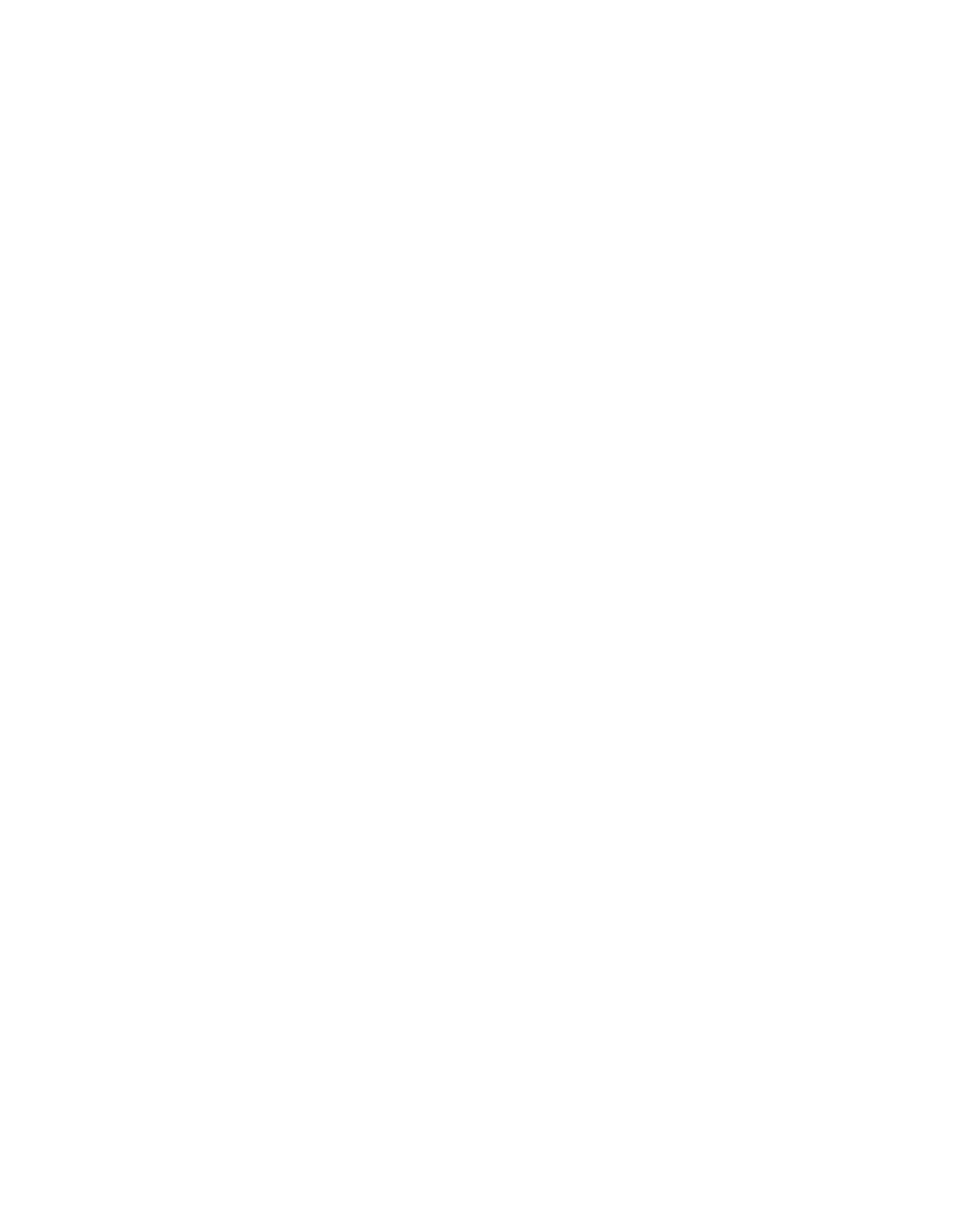

District of Columbia

**2005** FR-127F Extension of Time to File Fiduciary Income Tax Return



 $\bullet$ 

**Important:** Print in CAPITAL letters using black ink. Leave lines blank that do not apply.

| Tax year beginning (MM/YY)                   | Tax year ending (MM/YY)                                                        |                                          |  |  |  |       |  |                      |   |  |  |  |
|----------------------------------------------|--------------------------------------------------------------------------------|------------------------------------------|--|--|--|-------|--|----------------------|---|--|--|--|
|                                              |                                                                                |                                          |  |  |  |       |  |                      |   |  |  |  |
|                                              |                                                                                |                                          |  |  |  |       |  |                      |   |  |  |  |
| <b>Fiduciary information</b>                 |                                                                                |                                          |  |  |  |       |  |                      |   |  |  |  |
| Estate or trust's federal employer ID number |                                                                                | Estate or trust's social security number |  |  |  |       |  | Daytime phone number |   |  |  |  |
|                                              |                                                                                |                                          |  |  |  |       |  |                      |   |  |  |  |
| Estate or trust name                         |                                                                                |                                          |  |  |  |       |  |                      |   |  |  |  |
|                                              |                                                                                |                                          |  |  |  |       |  |                      |   |  |  |  |
|                                              |                                                                                |                                          |  |  |  |       |  |                      |   |  |  |  |
| Fiduciary's name and title                   |                                                                                |                                          |  |  |  |       |  |                      |   |  |  |  |
|                                              |                                                                                |                                          |  |  |  |       |  |                      |   |  |  |  |
| Fiduciary's address (number and street)      | if this is your first return or if your address changed from your last return. |                                          |  |  |  |       |  |                      | # |  |  |  |
|                                              |                                                                                |                                          |  |  |  |       |  |                      |   |  |  |  |
|                                              |                                                                                |                                          |  |  |  |       |  |                      |   |  |  |  |
|                                              |                                                                                |                                          |  |  |  |       |  |                      |   |  |  |  |
| City                                         |                                                                                |                                          |  |  |  | State |  | Zip Code             |   |  |  |  |
|                                              |                                                                                |                                          |  |  |  |       |  |                      |   |  |  |  |
|                                              |                                                                                |                                          |  |  |  |       |  |                      |   |  |  |  |

#### Extension of time to file

- **October 16, 2006 for calendar year filers; or**
- **Six (6) months after the due date for fiscal year filers**
- 1 Total estimated income tax liability for 2005
- 2 2005 estimated tax payments
- 3 Amount due with this request. *If Line 1 is more than Line 2, subtract Line 2 from Line 1.*

You must send payment in full with this form or your request will be denied. If Line 2 is more than Line 1, you do not need to file this form, you have an automatic extension. Attach check or money order made payable to the DC Treasurer. Write the Estate or Trust SSN or FEIN and "2005 FR-127F" on your payment. You may not pay by credit card. Mail this form with any payment by the original due date of the D-41return.

Round cents to the nearest dollar. If the amount is zero, leave the line blank.

|                |  | 00 |
|----------------|--|----|
| $\overline{2}$ |  | 00 |
| $\overline{3}$ |  | 00 |

#### **Signature**

| Signature of fiduciary or officer representing the fiduciary                      | Date                                                           |
|-----------------------------------------------------------------------------------|----------------------------------------------------------------|
|                                                                                   |                                                                |
| Send your signed and completed <b>original</b> form to: Office of Tax and Revenue | 941 North Capitol St NE, 6th floor<br>Washington DC 20002-4265 |
| Save a copy of this form for your records.                                        |                                                                |
|                                                                                   |                                                                |

2005 FR-127F P1 Extension of Time to File Fiduciary Income Tax Return  $2005$  FR-127F  $P1$ 

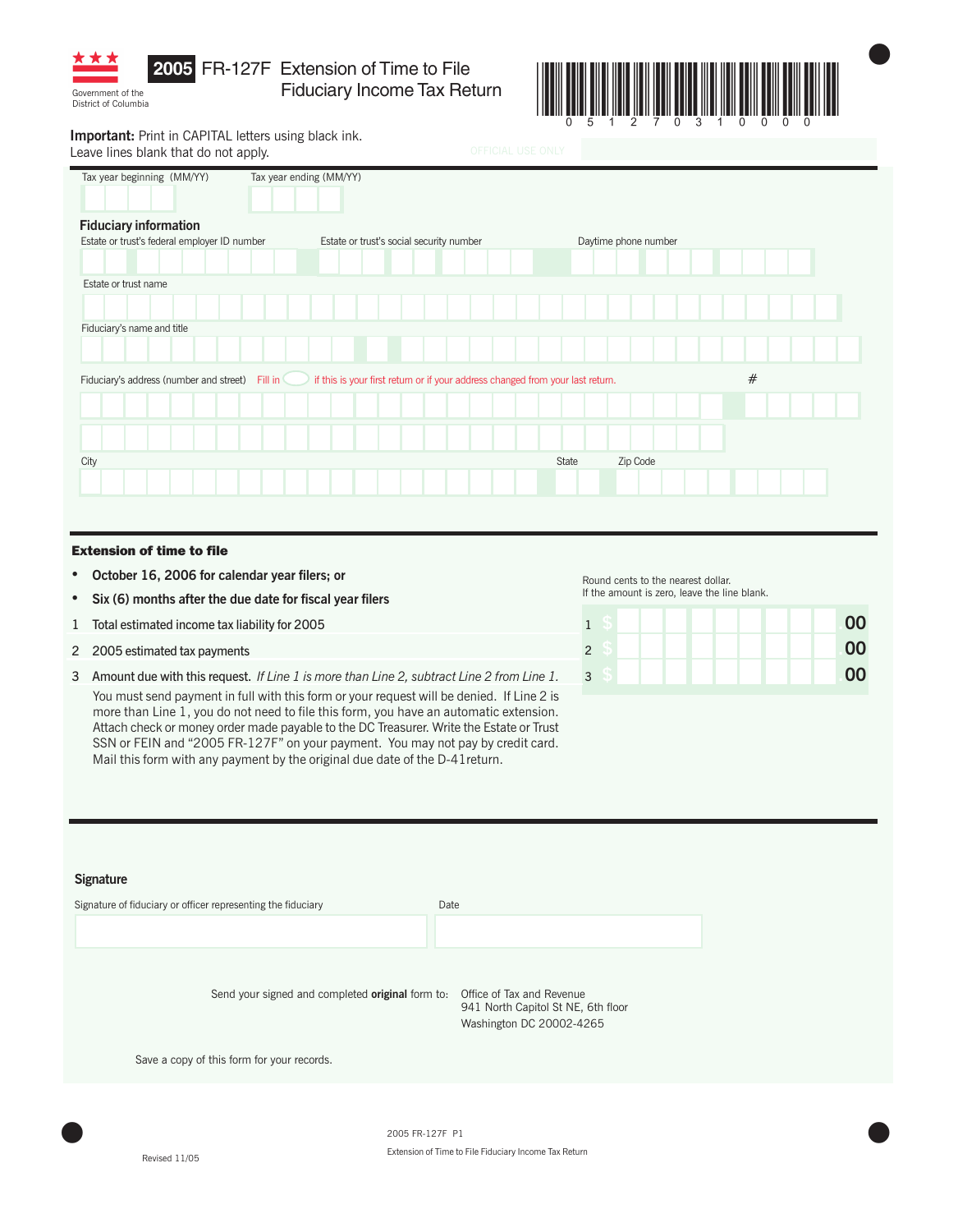# Instructions for Form FR-127F

#### Why file the FR-127F?

You should file this form if you cannot file the fiduciary income tax return by the due date. By filing this form, you can receive a 6-month extension of time to file. A filing extension is not an extension of the due date for paying any tax you may owe. Before filing for an extension, you should estimate the taxes you will owe and pay that amount with the FR-127F by the due date of the D-41 return.

#### **Additional extension for DC residents living or traveling outside the United States.**

In addition to the 6-month extension, you may receive an additional 6-month extension if you are living or traveling outside the United States. You must file for the first 6-month extension by the due date before applying for the additional extension of time to file. You must use Form FR-127F to request an extension of time to file a DC fiduciary return.

#### When is the Form FR-127F due?

- Calendar year filers: you must submit your request along with payment in full of any tax due by April 18, 2006.<br>• Fiscal year filers: you must submit your request along with payment in full of any tax due by the 15th day
- Fiscal year filers: you must submit your request along with payment in full of any tax due by the 15th day of the fourth month after the end of your fiscal year.

#### When you have received an extension, when is your fiduciary income tax return due?

You may file your tax return any time before the extension expires.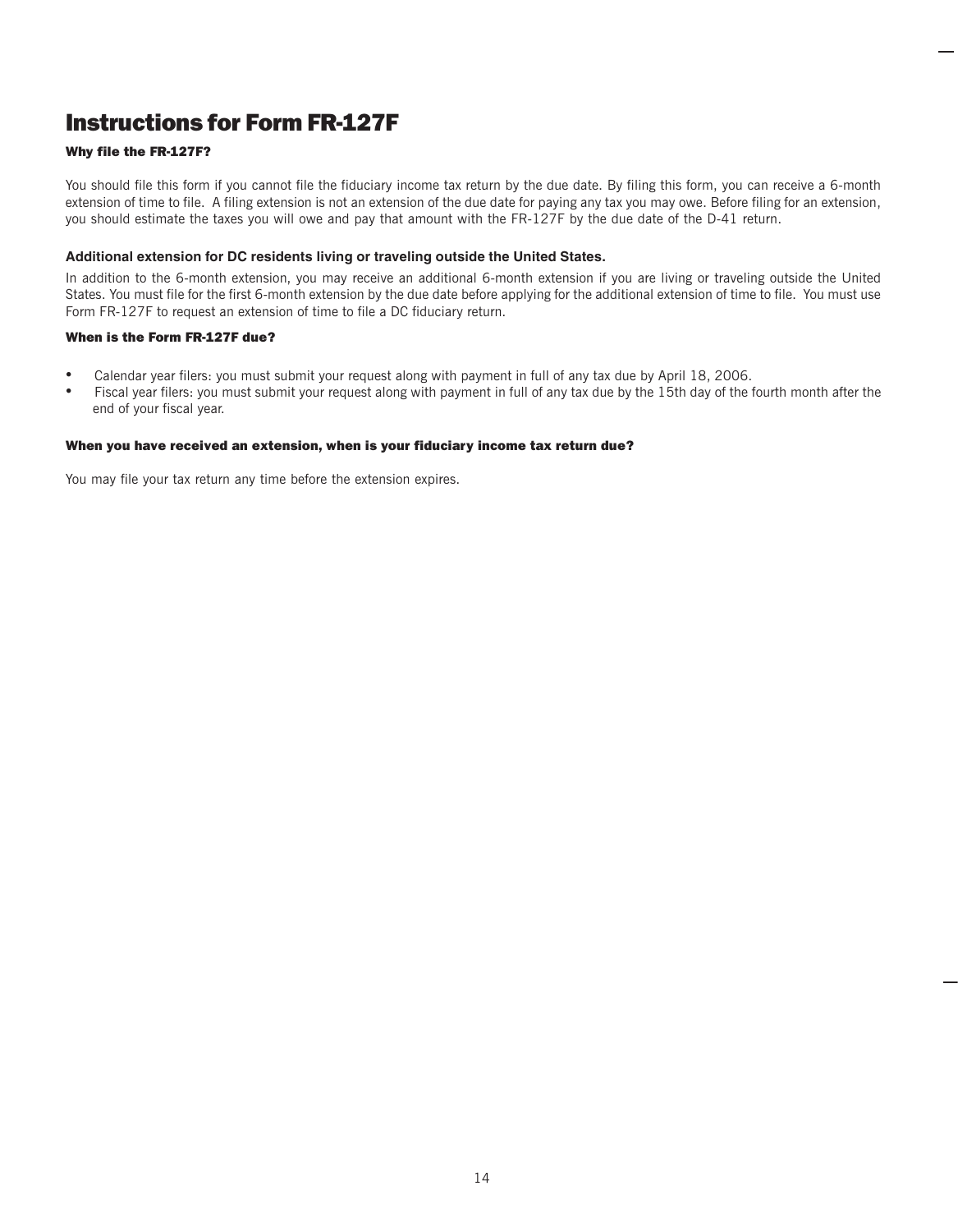Make check or money order payable to DC Treasurer. 2006 D-41ES P1 Voucher number. Due date: Make check or money order payable to DC Treasurer. 2006 D-41ES P1 Voucher number: Due date: **\* \* \*** Government of the **\* \* \*** Government of the Quarterly payment<br>(dollars only) (Vino sasllob) Quarterly payment (dollars only) Quarterly payment (dollars only) Quarterly payment Estate or trust's federal employer ID number Estate or trust's federal employer ID number **Qity** City Fiduciary's name and title Estate or trust name Fiduciary's address (number and street) Estate or trust name City State Zip Code Fiduciary's address (number and street) Fiduciary's address (number and street) Fiduciary's name and title Estate or trust name Estate or trust City State Zip Code Fiduciary's address (number and street)Fiduciary's name and title Fiduciary's name and title Estate or trust name Estate or trust exerement of the **2006** D-41ES Estimated Payment for<br>District of Columbia **Propose D-41ES Estimated Payment for the Film of Tax Propose Tax Section of the Figure S**<br>Jackson payment strip of the Fiduciary Income Tax **of the**  \*060410310000\* District of Columbia Government of the Fiduciary Income Tax Make check or money order payable to DC Treasurer. Make check or money order payable to DC Treasurer. Nake check or money order payable to DC Treasurer.  $2006$  D-41ES  $71$ Voucher number:: Due date: Due date: Make check or money order payable to DC Treasurer. 2006 D-41ES T s federal employer ID number Estate or trust ' s federal employer ID number Estate or trust ' **20062006**D-41ES Estimated Payment for D-41ES Estimated Payment for D-41ES Estimated Payment for<br>Fiduciary Income Tax D-41ES Estimated Payment for Fiduciary Income Tax  $\overline{\phantom{a}}$ Fill in in if this is your first return or if your address changed from your last return  $\sim$  in the interval return or  $\sim$ Fill in Fill in in if this is your first return or if your address changed from your last return or if  $\mathbf{r}$  if  $\mathbf{r}$  in  $\mathbf{r}$ Fill in I Estate or trust's social security number Estate or trust's social security number if this is your first return or if your address changed from your last return if this is your first return or if your address changed from your s social security number ' s social security number ' Estimated Payment for Fiduciary Income Tax 2006 D-41ES P1 2006 D-41ES P1 Estimated Payment for Fiduciary Income Tax 2006 D-41ES P1 Estimated P 2006 D-41ES P1 Estimated P  $\overline{\phantom{a}}$ **. 00 . 00** I  $\overline{\phantom{a}}$ ayment for Fiduciary Income Tax ayment for Fiduciary Income Tax I  $\overline{\phantom{a}}$ State State I Zip Code Zip Code  $\overline{\phantom{a}}$ Voucher number:: Voucher number: last return Tax year beginning Tax year beginning Tax year ending Tax year beginning Tax year beginning Tax year ending Due date: Due date: # (Suite/Apartment) # (Suite/Apartment) MMDD MMDD MMDD MMDD MMDD MMDD MARIA MMDD MMDD MMDD MMDD (Suite/Apartment) **UNNDD** (Suite/Apartment) Tax year ending Tax year ending MMDD **UNNDD**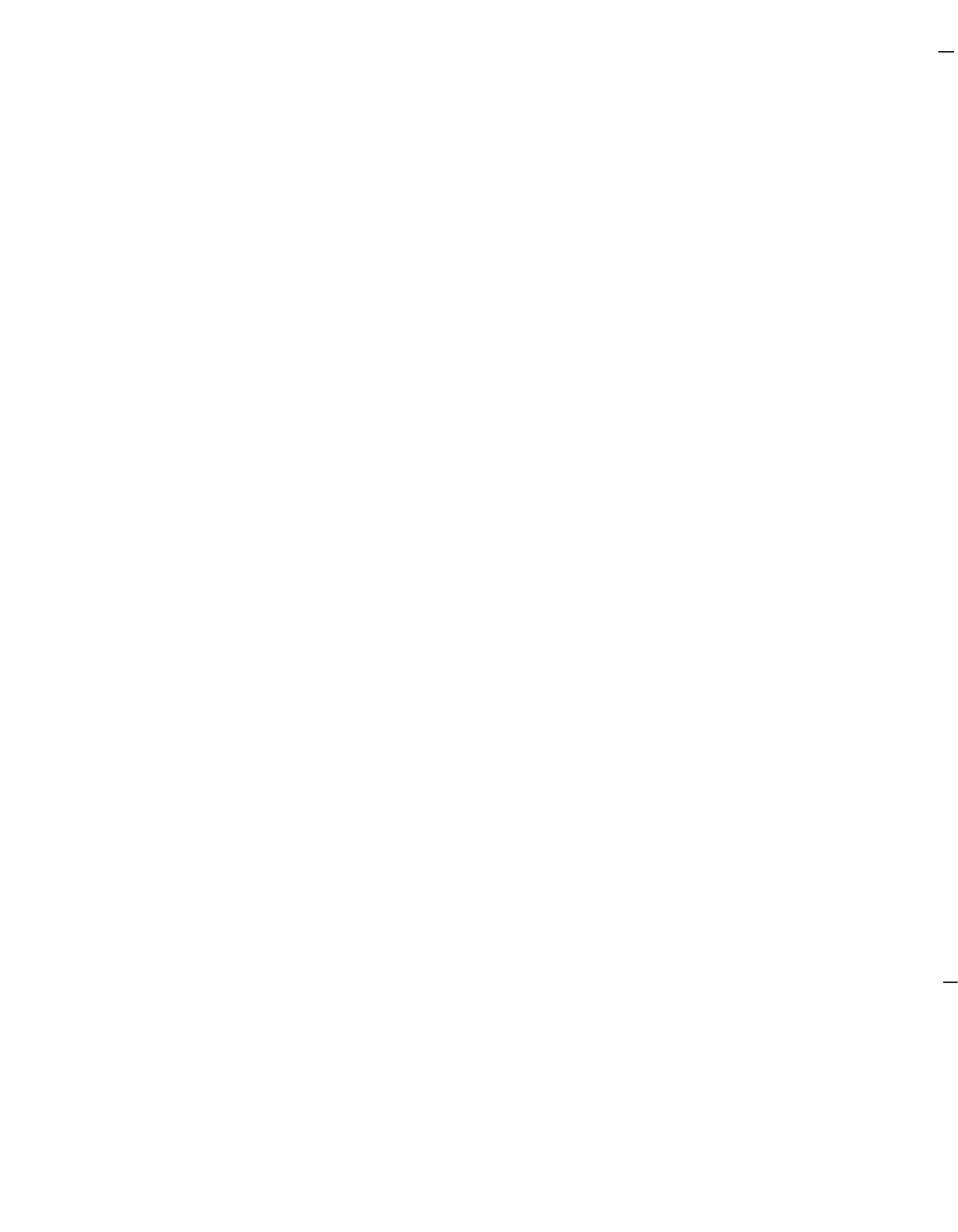Make check or money order payable to DC Treasurer. 2006 D-41ES P1 Voucher number. Due date: Make check or money order payable to DC Treasurer. 2006 D-41ES P1 Voucher number: Due date: **\* \* \*** Government of the **\* \* \*** Government of the Quarterly payment<br>(dollars only) (Vino sasllob) Quarterly payment (dollars only) Quarterly payment (dollars only) Quarterly payment Estate or trust's federal employer ID number Estate or trust's federal employer ID number **Qity** Estate or trust name City Fiduciary's name and title Fiduciary's address (number and street) Estate or trust name City State Zip Code Fiduciary's address (number and street) Fiduciary's address (number and street) Fiduciary's name and title Estate or trust name Estate or trust City State Zip Code Fiduciary's address (number and street) Fiduciary's name and title Fiduciary's name and title Estate or trust name Estate or trust exerement of the **2006** D-41ES Estimated Payment for<br>District of Columbia **Propose D-41ES Estimated Payment for the Film of Tax Propose Tax Section of the Figure S**<br>Jackson payment strip of the Fiduciary Income Tax **of the**  \*060410310000\* District of Columbia Government of the Fiduciary Income Tax Make check or money order payable to DC Treasurer. Make check or money order payable to DC Treasurer. Nake check or money order payable to DC Treasurer.  $2006$  D-41ES  $71$ Voucher number:: Due date: Due date: Make check or money order payable to DC Treasurer. 2006 D-41ES P s federal employer ID number Estate or trust ' s federal employer ID number Estate or trust ' **20062006**D-41ES Estimated Payment for D-41ES Estimated Payment for D-41ES Estimated Payment for<br>Fiduciary Income Tax D-41ES Estimated Payment for Fiduciary Income Tax  $\overline{\phantom{a}}$ Fill in in if this is your first return or if your address changed from your last return  $\sim$  in the interval return or  $\sim$ Fill in Fill in in if this is your first return or if your address changed from your last return or if  $\mathbf{r}$  if  $\mathbf{r}$  in  $\mathbf{r}$ Fill in I Estate or trust's social security number Estate or trust's social security number if this is your first return or if your address changed from your if this is your first return or if your address changed from your last return s social security number ' s social security number ' Estimated Payment for Fiduciary Income Tax 2006 D-41ES P1 2006 D-41ES P1 Estimated Payment for Fiduciary Income Tax 2006 D-41ES P1 Estimated P 2006 D-41ES P1 Estimated P  $\overline{\phantom{a}}$ **. 00 . 00** I  $\overline{\phantom{a}}$ ayment for Fiduciary Income Tax ayment for Fiduciary Income Tax I  $\overline{\phantom{a}}$ State State I Zip Code Zip Code  $\overline{\phantom{a}}$ Voucher number:: Voucher number: I last return Tax year beginning Tax year beginning Tax year ending Tax year beginning Tax year beginning Tax year ending Due date: Due date: # (Suite/Apartment) # (Suite/Apartment) MMDD MMDD MMDD MMDD MMDD MMDD (Suite/Apartment) **UNNDD** (Suite/Apartment) Tax year ending Tax year ending **UNNDD UNNDD**